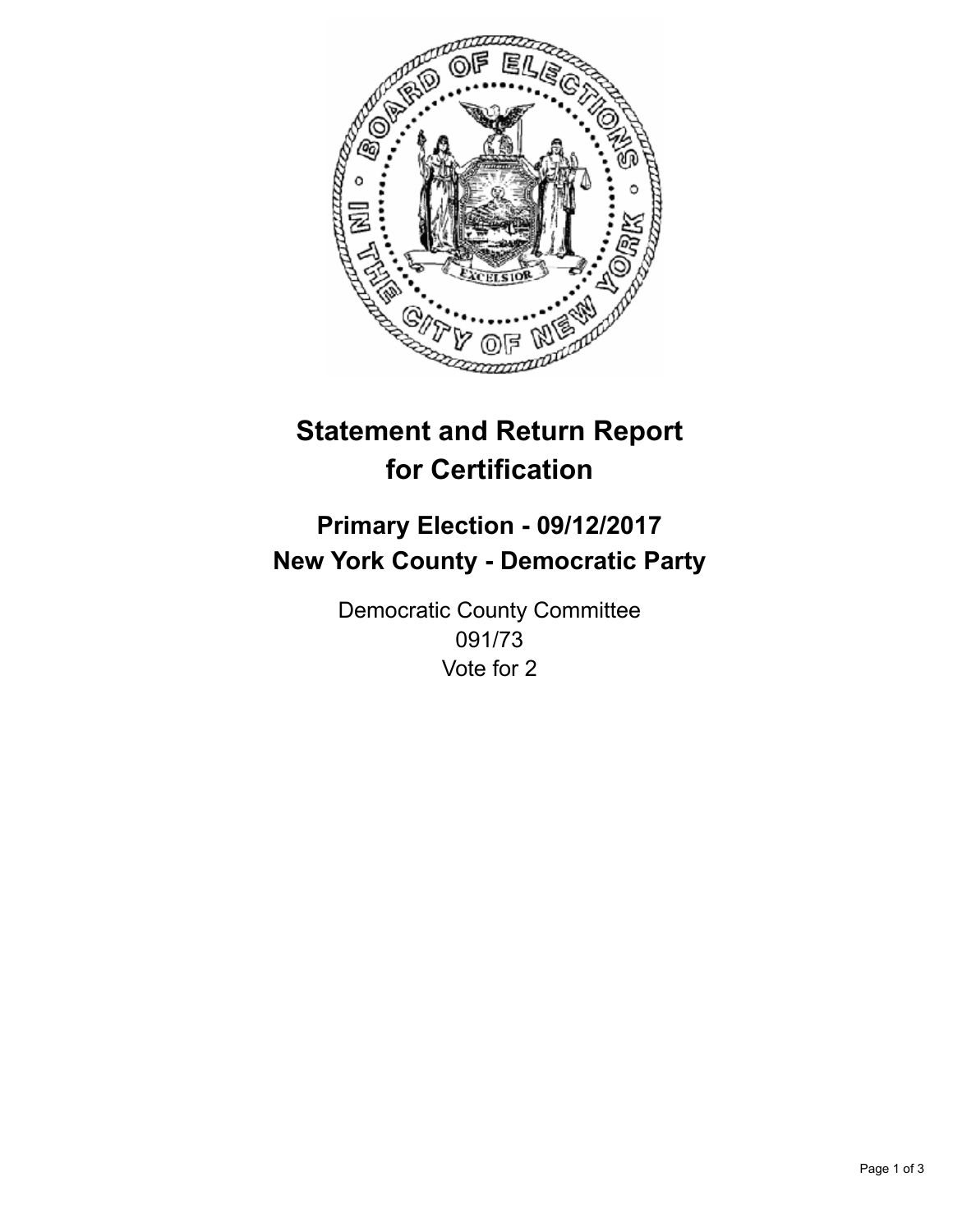

## **Assembly District 73**

| <b>PUBLIC COUNTER</b>                                    | 118      |
|----------------------------------------------------------|----------|
| <b>MANUALLY COUNTED EMERGENCY</b>                        | 0        |
| ABSENTEE / MILITARY                                      | 6        |
| <b>AFFIDAVIT</b>                                         | $\Omega$ |
| <b>Total Ballots</b>                                     | 124      |
| Less - Inapplicable Federal/Special Presidential Ballots | 0        |
| <b>Total Applicable Ballots</b>                          | 124      |
| <b>DANIEL EHRLICH</b>                                    | 45       |
| <b>DAN QUART</b>                                         | 84       |
| <b>MIRIAM QUART</b>                                      | 61       |
| UNATTRIBUTABLE WRITE-IN (WRITE-IN)                       | 1        |
| <b>Total Votes</b>                                       | 191      |
| Unrecorded                                               | 57       |